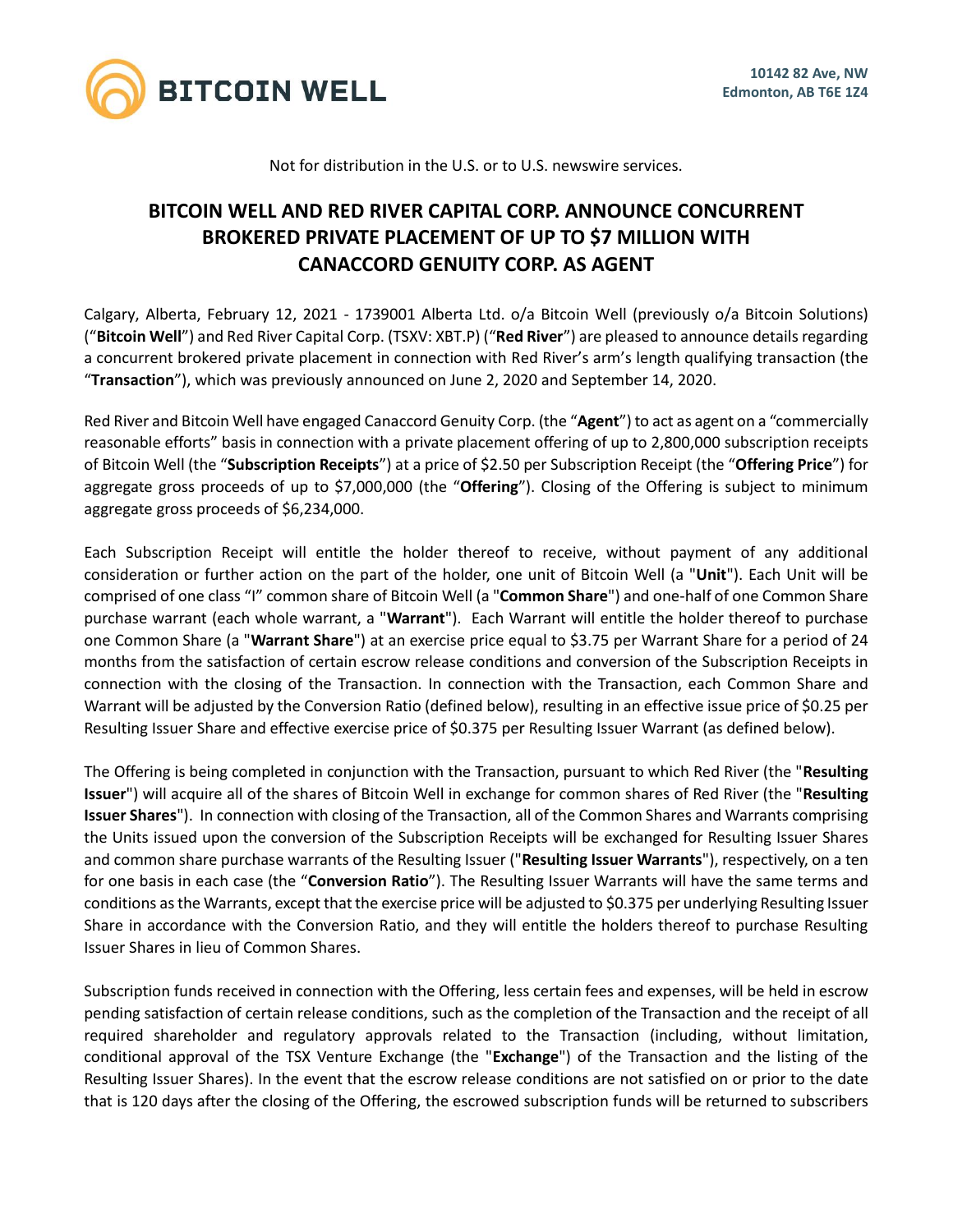in accordance with the terms of the subscription receipt agreement governing the Subscription Receipts.

Bitcoin Well and Red River have agreed pay the Agent a commission of 8.0% of the gross proceeds of the Offering payable in any combination of cash or Subscription Receipts at the option of the Agent (50% of the cash portion of such commission, if any will be paid on the closing of the Offering and the remaining 50% of the cash portion of such commission will be deposited in escrow). Further, the Resulting Issuer will issue to the Agent non-transferable broker warrants (each a "**Broker Warrant**") equal to 8.0% of the aggregate number of Subscription Receipts sold under the Offering (on a post-exchanged 10:1 basis). Each Broker Warrant will be exercisable for units of the Resulting Issuer (the "**Resulting Issuer Units**") at a price of \$0.25 per unit for a period of 24 months following satisfaction of the escrow release conditions. Each Resulting Issuer Unit shall be comprised of one Resulting Issuer Share and one-half of one Resulting Issuer Warrant. The Agent's commission will be reduced to 4.0% in respect of president's list subscriptions, and the number of Broker Warrants issued to the Agent will be reduced to 4.0% of the number of Subscription Receipts sold to president's list subscribers. Bitcoin Well and Red River have also agreed to pay the Agent a corporate finance fee upon closing of the Offering comprised of a \$50,000 cash payment and Subscription Receipts valued at \$50,000.

The net proceeds from the Offering are intended to be used to increase the working capital inventory and accelerate global expansion through organically increasing the number of deployed ATMs, along with pursuing highly synergistic asset or corporate acquisition opportunities.

The securities to be issued under the Offering will be offered by way of private placement in certain of the provinces of Canada and such other jurisdictions as may be determined by Bitcoin Well and the Agent, in each case, pursuant to applicable exemptions from the prospectus requirements under applicable securities laws. The Units to be issued under the Offering will be subject to an indefinite hold period under applicable securities laws. Upon completion of the Transaction, the Resulting Issuer Shares will not be subject to any statutory hold periods under applicable securities laws. The listing of the Resulting Issuer Shares remains subject to approval by the Exchange.

## *About Red River Capital Corp.*

Red River is a CPC that completed its initial public offering and obtained a listing on the Exchange in July 2018 (trading symbol: "XBT.P"). It does not own any assets, other than cash or cash equivalents and its rights under the Agreement. The principal business of Red River is to identify and evaluate opportunities for the acquisition of an interest in assets or businesses and, once identified and evaluated, to negotiate an acquisition or participation subject to acceptance by the Exchange so as to complete a qualifying transaction in accordance with the policies of the Exchange.

## *About Bitcoin Well*

Bitcoin Well offers convenient, secure and reliable ways to buy and sell bitcoin and other cryptocurrencies through a trusted Bitcoin ATM network and suite of web-based transaction services. Bitcoin Well is profitable and positioned to become the first publicly traded Bitcoin ATM company, with an aggressive consolidation strategy to deliver accretive and cost-effective expansion in North America and globally. As leaders of the longest-running, founder-led Bitcoin ATM company, management of Bitcoin Well brings deep operational capabilities that span the entire value chain along with access to proprietary, cutting-edge software development that supports further expansion.